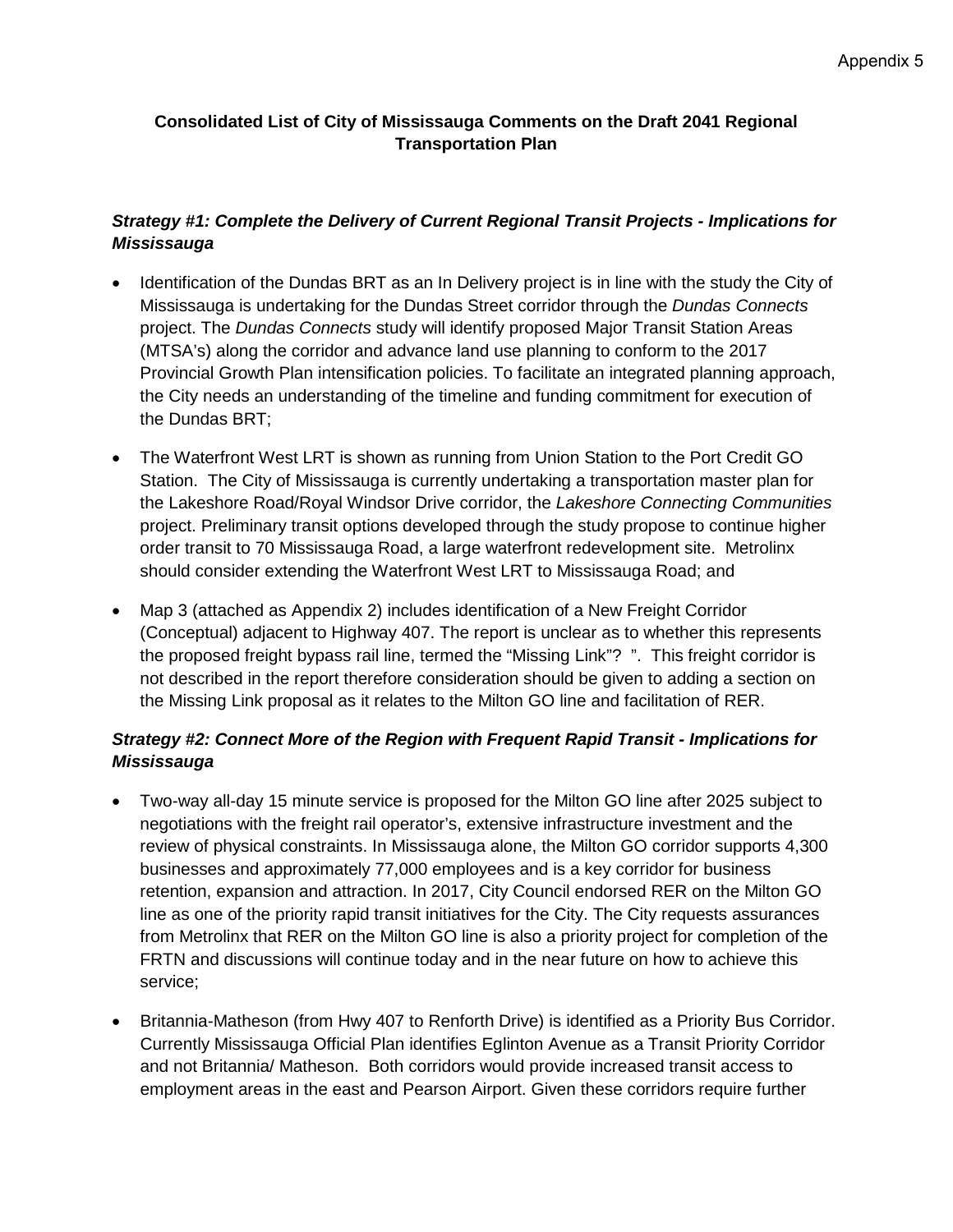study to determine the need for priority bus service, Metrolinx should consider adding Eglinton Avenue as a Priority Bus Corridor; and

• Derry Road is identified as a Priority Bus Corridor from Hwy 407 to Airport Road. Metrolinx should consider extending this service to Humber College in Toronto for a connection with the Finch West LRT.

#### *Strategy #3: Optimize the Transportation System - Implications for Mississauga*

• The discussion on fare integration does not provide equal emphasis on service integration. If fares are integrated but service is still limited to within municipal borders where riders would need to transfer, fare integration would have less impact. Metrolinx should consider adding a discussion on service integration in this section.

### *Strategy #4: Integrate Land Use and Transportation - Implications for Mississauga*

- The Draft 2041 RTP recommends the development of a protocol to quide the process to review planning documents (e.g., official plans, secondary plans) by Metrolinx. The City of Mississauga supports the integration of land use and transportation planning and the need to align the RTP with the Growth Plan; however the Province has already delegated the planning review authority to the Region of Peel. The City does not see the need to add another layer in the planning and development review process by adding Metrolinx as a reviewing authority thus increasing the complexity of the development review process;
- The Draft 2041 RTP suggests embedding TDM into the development review process. In order to achieve this, it is recommended that Metrolinx make revisions to the *Planning Act* that would require TDM measures as part of the development review process. This should include the requirement for TDM supportive infrastructure such as bicycle parking and pedestrian connections as well soft measures such as education programs on travel options;
- It is not clear if Priority Bus Corridors in the Draft 2041 RTP are the same as Priority Transit Corridors in the Growth Plan. The RTP should clarify if stops/stations along Priority Bus Corridors are considered Major Transit Station Areas and therefore subject to intensification targets established in the Growth Plan; and
- The City supports the creation of a regional commuter cycling network, however, this would require significant investment. The Federal, Provincial and GTHA municipalities should work together to find funding sources to build this extensive active transportation network;

# *Strategy #5: Prepare for and Uncertain Future - Implications for Mississauga*

• It is commendable that the Draft 2041 RTP recognizes the impacts of climate change on infrastructure and the role that the transportation sector can play in the reduction of Green House Gases. That being said, many GO Stations provide large surface parking lots. Under this strategy, Metrolinx should consider adding a section on the effects these large parking lots have on storm water management systems and the potential to eliminate parking lots to